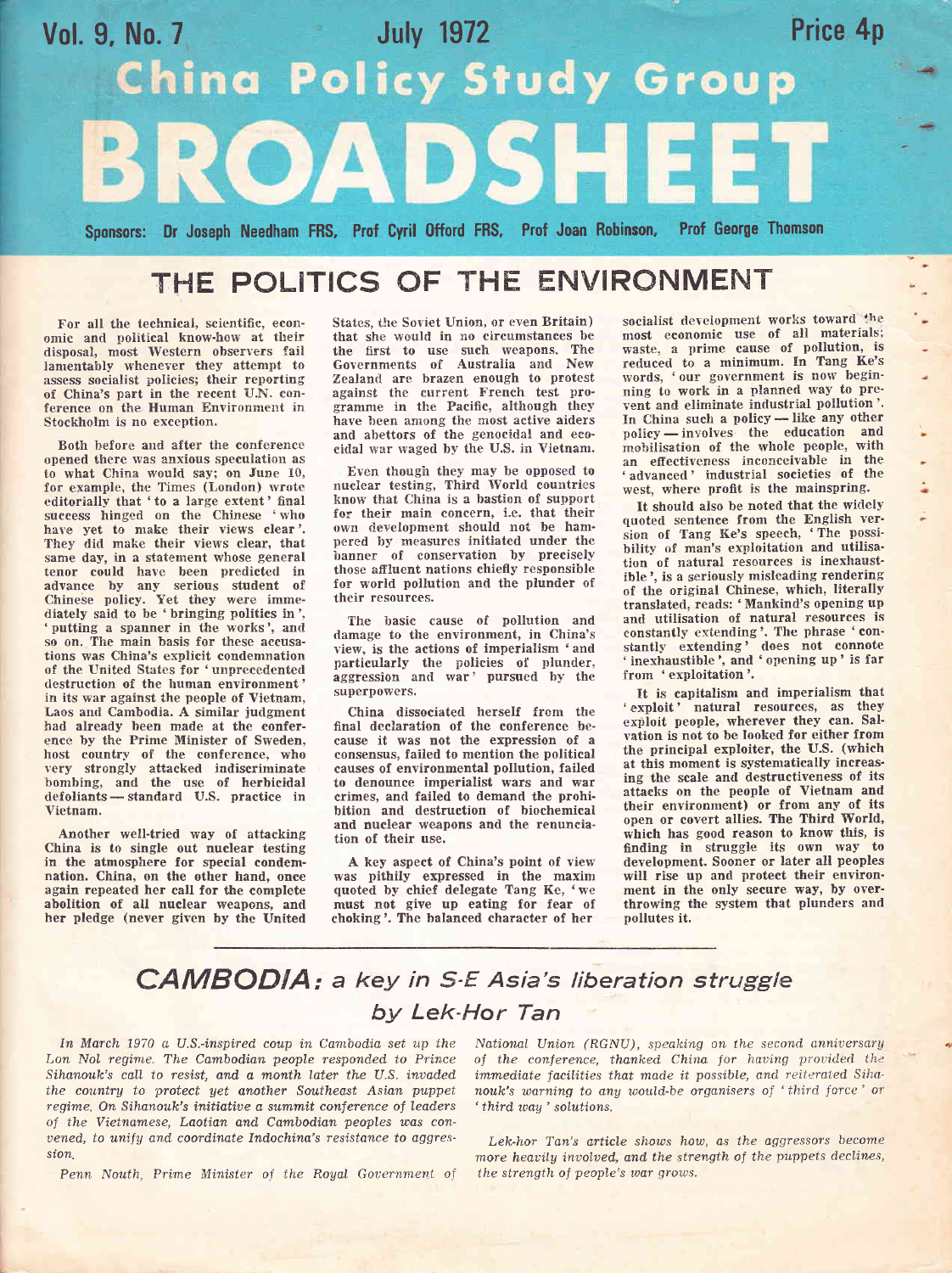## Phoney elections

>

According to a report issued by the Ministry of Information in Phnom Penh, Marshal Lon Nol was legally elected president of the Republic on June 4th for a term of five years. The total number of voters was nearly one million.

This relatively low figure is significant. It shows that only <sup>a</sup> small part of the total population of Cambodia is still under the control of the Lon Nol regime. Out of a total population of seven million people, that regime now controls about two million, who live in less than one third of the country's territory. This means that only the capital city and several major provincial towns are still under its control; the rest of the country has already been completely liberated by the Cambodian National Liberation forces.

Prince Sihanouk commented that through these 'elections' ine traitors and their masters still pursue the 'vain and foolish hope' of giving an appearance of legality to the illegal, antinational and anti-popular regime in Phnom Fenh.

The Nixon administration and the 'free world ' now talk about the 'democratically elected President, Marshal Lon Nol' just as they always talk of the 'democratically elected President Thieu' in Saigon.

#### Eroken promises

'When the Lon Nol coup took place on Mareh 18th, 1970, his regime promised radical changes at all levels of society, based on five major principles: liberty, equality, fraternity, progress and happiness. Most notable among the promises were a policy of 'political accommodation' and 'national concord' among dissidents and rival political groups. Young people, especially students, were promised 'full political participation in decision-making at all levels of government'. A new constitution was to be drafted; the task was given to the National Assembly. The former Council of the Kingdom was abolished and replaced by the 'Council of the Republic', with rights similar to those of the upper house in other parliamentary systems. On paper at least, everything seemed very promising, but in fact under the new regime the only new faces in the political life of Phnom Penh have been those of the Khmer Serei and of the Khmer Krom (the mercenary forces recruited by the CIA from among the Cambodian minority in South Vietnam, who for years have been trained, armed and financed by the American Special Forces - the Green Berets).

Cambodia shares with most other Southeast Asian countries a common feudal and semi-colonial heritage, so it was predictable that the inherent political, social and economic contradictions of Cambodian society would drive the authors of the 1970 putsch into deadlock. The same old clans and interest groups in the government, in the army and in the Parliament full scale war, corruption became rampant and social chaos general. In just over a year the regime became an undisguised military dictatorship.

On October 16th, 1971, Lon Nol dissolved both the National Assembly and the Council of the Republic. He declared the country to be in danger, and imposed martial law. He maintained that, while he still 'respected the basic principles of democracy' he had to choose whether to 'obey the sterile game of a liberal and outdated democracy which would inevitably lead to defeat by the enemy' or to ' combat anarchy '.

#### Military dictatorship

On March llth, 1972, when the Constituent Assembly was about to adopt a new constitution, Lon Nol dissolved it, on the grounds that it was 'guilty of producing a constitution which contains too many radical changes'. He made himself Chief of State and gave Son Ngoc Thanh, head of the Khmer Serei, the job of forming a government and drafting a new constitution. Son Ngoc Thanh, Prime Minister and Minister of Foreign Affairs, now heads a government which includes eight senior military officers.

The new constitution, ratified on March 30th by a 'referendum', provides for a Parliament to be elected within three months, but a provision for 'general mobilization' to deal with the war gives the president powers of martial law.

Lon Nol's military dictatorship roused the students and university teachers to protest. During the June elections, for example, leaflets and banners read 'Lon Nol-father of the Example, reanets and banners read Lon Nor-lattier of the<br>incompetent and corrupt', 'Down with the disguised dictatorship ', ' Son Ngoc Thanh Hitler-fascist ', ' Sirik Matak, master - of the corrupt' were displayed in full view in colleges and universities. The scenario of another 1964-65 Saigon situation has now been written; we await its materialization.

## U.S. aggression

As for American involvement, in theory the U.S. government has no military forces in Cambodia. Since withdrawal of U.S. forces following the invasion of the country in 1970, the U.S. Congress has forbidden direct U.S. involvement. As in South Vietnam, Nixon's use of the policy of 'Asians fight Asians' is applied in Cambodia. But, behind this anxiety to appear uninvolved, there are indications that the Nixon administration is in fact completely entangled. The U.S. embassy in Phnom Penh, for example, which had a staff of about a dozen before the coup, now has nearly three hundred, not to mention scores of others who cross the borders regularly from Thailand and South Vietnam in the guise of various missions. Since the war started two years ago, U.S. aerial gunning and bombing have been used regularly in the hope of saving the Lon NoI regime from total coliapse. In 1971, according to studies published by Cornell University, 100,000 tons of bombs were dropped in Cambodia by the U.S. The U.S. government is also trying to build up an army of 200,000 men for Lon Nol. Spending now totals 350 million dollars a year, but according to unofficial estimates, the U.S. government spends at least a billion dollars annually in Cambodia if invisible aid is included, such as paying mercenaries from South Vietnam and Thailand.

#### United Front successes

The success of the National United Front of Cambodia (NUFK) during the past two years is due largely to its understanding of the true nature of the Cambodian conflict. It has been able to exploit effectively the contradictions inherent in the Phnom Penh regime and isolate enemies while winning friends, even among those Cambodians who were at one time enthusiastic supporters of the coup. The increasing number of public figures who have gone over to the Front is evidence of this success.

The NUFK armed forces starting with some 3,000 men in March 1970 have now reached 50,000, according to the latest CIA estimates. On the political level, under the programme of the NUFK, socialization has started from the grasstoots, as reported by Serge Thion of  $Le$  Monde, who recently spent six weeks in the liberated areas of Cambodia. The major tasks inside Cambodia at the moment, according to Thion, are the military training and intensive political education of the peasants and the training of cadres to carry out revolutionary activities.

On the diplomatic front, the Royal Government of National Union (RGNU) is now recognised hy 28 countries. Generous aid, both financial and military, has been coming from those eountries, with China in the lead. Recently, commenting on the Arnerican blockade of the Gulf of Tongking, Prince Sihanouk declared that 'two thirds of the military aid that we have received has not yet reached Cambodia, but Nixon cannot interrupt our supplies. In fact, we now have more American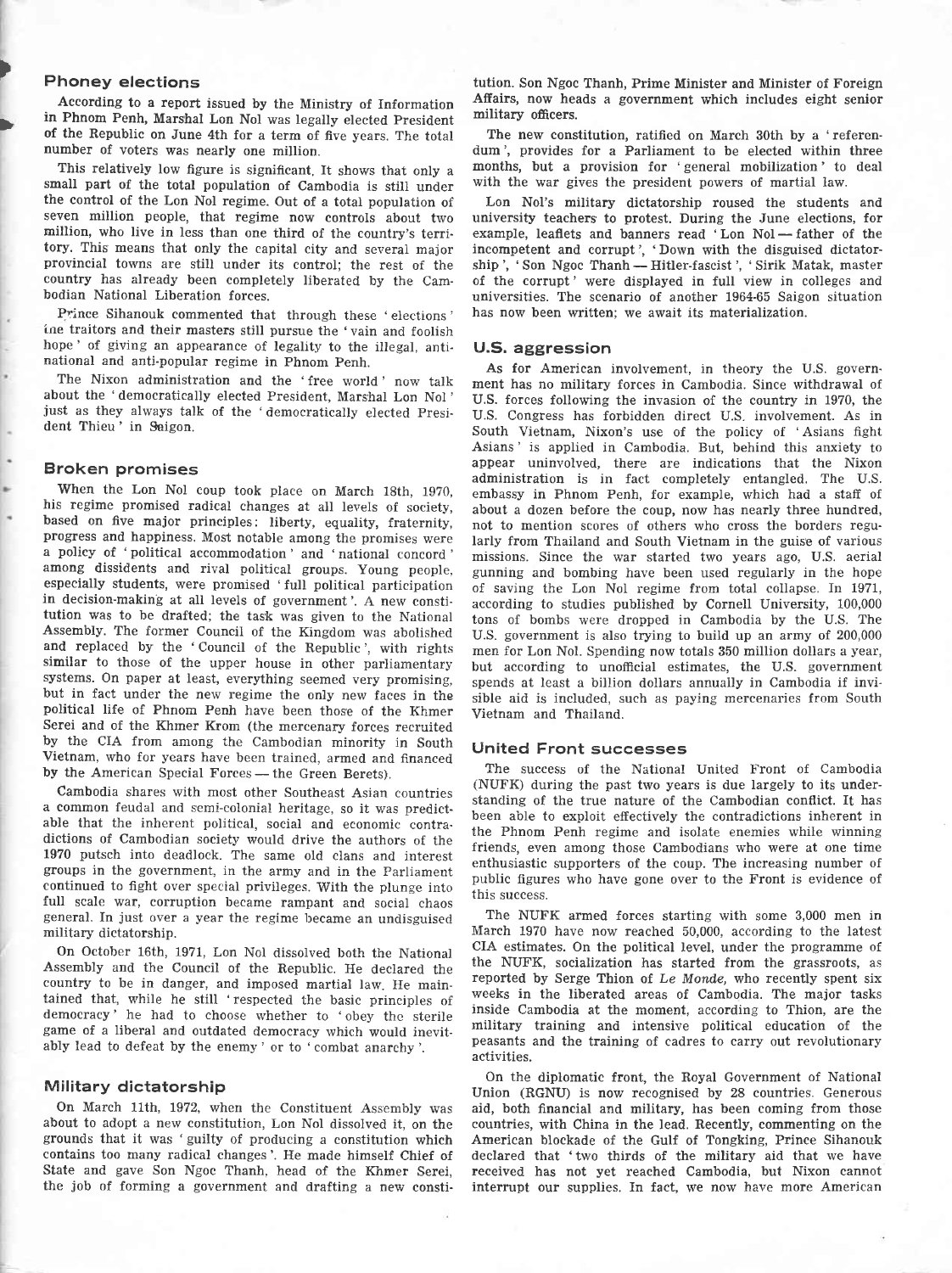arms than Chinese arms in Cambodia. Transportation difficulties portation difficulties<br>We simply capture arms from Lon Nol's army.'

The position of RGNU policy on the future of Cambodia is clear and categoric. It is based on the five points proclaimed by Prince Sihanouk on March 23rd, 1970 - complete victory and no compromise with the Lon Nol regime and its masters. The relations of the RGNU with the other Indo-Chinese governments are based on the Joint Declaration of the Summit Conference of the Indochinese Peoples held on April 24th-25th, 1970, namely the principles of militant solidarity, separate development and regard for each country's specific problems. These principles have China's support, as Chairman Mao said on May 20th, 1970, and Premier Chou En-lai has repeatedly reaffirmed in the numerous declarations he has made on the Indo-China question.

### Fears of victory?

Among the present difficulties of the RGNU are its strained relations with the Warsaw Pact countries. So far, only Yugoslavia and Romania have recognised the RGNU; the rest still maintain their diplomatic relations with the Lon Nol government. The Soviet Union, for example, has not only been hostile to the RGNU from the start, but continues to give aid to Lon Nol and maintains a staff of over 60 persons in its phnom Penh embassy. There is ample eyidence that the Soviet Union is seeking a compromise solution for Cambodia, like the <sup>1962</sup> coalition in Laos.

This Russian attitude on the Indo-Chinese question raises one very important question: does the Soviet Union really want a complete victory of the revolutionary fndo-Chinese peoples? The Soviet Union's foreign policy in Southeast Asia is well known, namely to 'freeze' the region until they are in a position to play an active role in the area. This poiicy was made clear by Brezhnev in July 1g69 when he proposed <sup>a</sup> system of collective security' for Southeast Asia.

On numerous occasions Prince Sihanouk has voiced the strong feeling that the Russians are obsessed with the 'yellow peril ' myth and fear revolutionary Asia. Neither they nor the U.S. will be able to stem the revolution there.

Lek-Hor Tan is co-author with Malcolm Caldwell of  $Cam$ bodia in the Southeast Asian War', to be published in the autumn of this year by Monthly Review Press, New York and Londan.

CREATIVE ENERGY IN ACTION

## by Rewi Alley

Towards the end of March I drove across Kwangtung Province to Lo Ding, a hill county near the Kwangsi border, where in the past people often starved and emigration to other parts of the province or abroad was a regular thing. The soil is a poor sticky yellow clay, or else red laterite. Rivers flow in deep valleys, and many of the steeper mountain slopes have been deforested. Today 35,000 hectares of land, most of which has been reclaimed during the last seven years, yield sufficient food for the county's 640,000 people. All the land is irrigated.

I spent several days travelling around the county, visiting many eommunes and much of the new county industry that has sprung up. The introduction and widespread use of the electric little pumps pushed water up to a system of terraces 90 metres above the stream. Hill ridges have been cut through, rivers diverted, 2,000 large and small reseryoirs built, and aqueducts and siphons bestride the valleys. Main and lateral canals total 5,000 kilometres in length, with 1,800 turbine pumps. Output of the various small hydro-electric power plants totals 8,200 piping are all made in county plants. Red rock hills have been<br>de-capped, and their sides terraced, with river mud carried up to make fields. Paddyfield acreage is being extended all the time. Some brigades get four crops a year, two of rice, one of hemp, and one of tobacco, using a system of transplants. fn one brigade we visited the year's grain allotment was 350 kilograms per head. These are just a few of the new accomplishments in one hinterland county.

### Record crops

Early in April I went by air to Chengtu in Szechuan, and then out to Kwanhsien, where the headworks of the 2,000-yearold Min River irrigation works are situated. The crops on the Chengtu plain stood proudly, probably the best of all time. The Min is now being made to do much more than it used to. At the time of Liberation it irrigated less than 150,000 hectares, but when the present extension scheme is completed, in the near future, it will irrigate more than 650,000.

In Chengtu itself a part of the old city moat had been roofed over to make a big underground department store, whose customers average 100,000 a day. Cool in summer and warm in winter, one can drive a car down into it: it is part of the nation-wide preparation against natural disasters and against war.

We went by rail to Chungking, looked at some excellent factories in the suburbs, and some of the new construction at Beipei, bathed in the hot spring before taking the boat down through the Yangtze gorges, overwhelming in their grandeur, to Wuhan. ft was good to see a middle school there recovering chemicals from an industrial plant's waste water and other waste. Measures against pollution are now being taken in many places in China.

## lnnovation in transplanting

We went out to Hsinchou county, famous in Hupeh province as the place where the Liu Chi Du commune has achieved a measure of industrialisation. It is also the commune that pioneered the new method of transplanting cotton, planting the seeds in little cylinders of stamped earth so that, as soon as the winter wheat is harvested, the cotton can be transplanted, already with a month's growth. To get the  $80,000$  or more good plants needed for each hectare, 150,000 transplants must be prepared, which means 100 million for the whole commune. So everywhere one saw the commune folk busy stamping out the cylinders, planting a seed in each, scattering light sandy earth over the top, and then letting the frequent spring rains of Hupeh bring the plant along. The method has spread like wildfire, and now all cotton-producing provinces in the country are using it.

We also went to see a magnificent piece of engineering carried through in the last few winters. A river called the Dao Shui, coming down from the Da Bieh Shan mountains, wound its way through hill valleys to plains and lakes by the Yangtze. Each summer in the rainy season it flooded large areas of agricultural land. Now the people have cut through four ranges of hills, and built dykes across lakes, to bring the